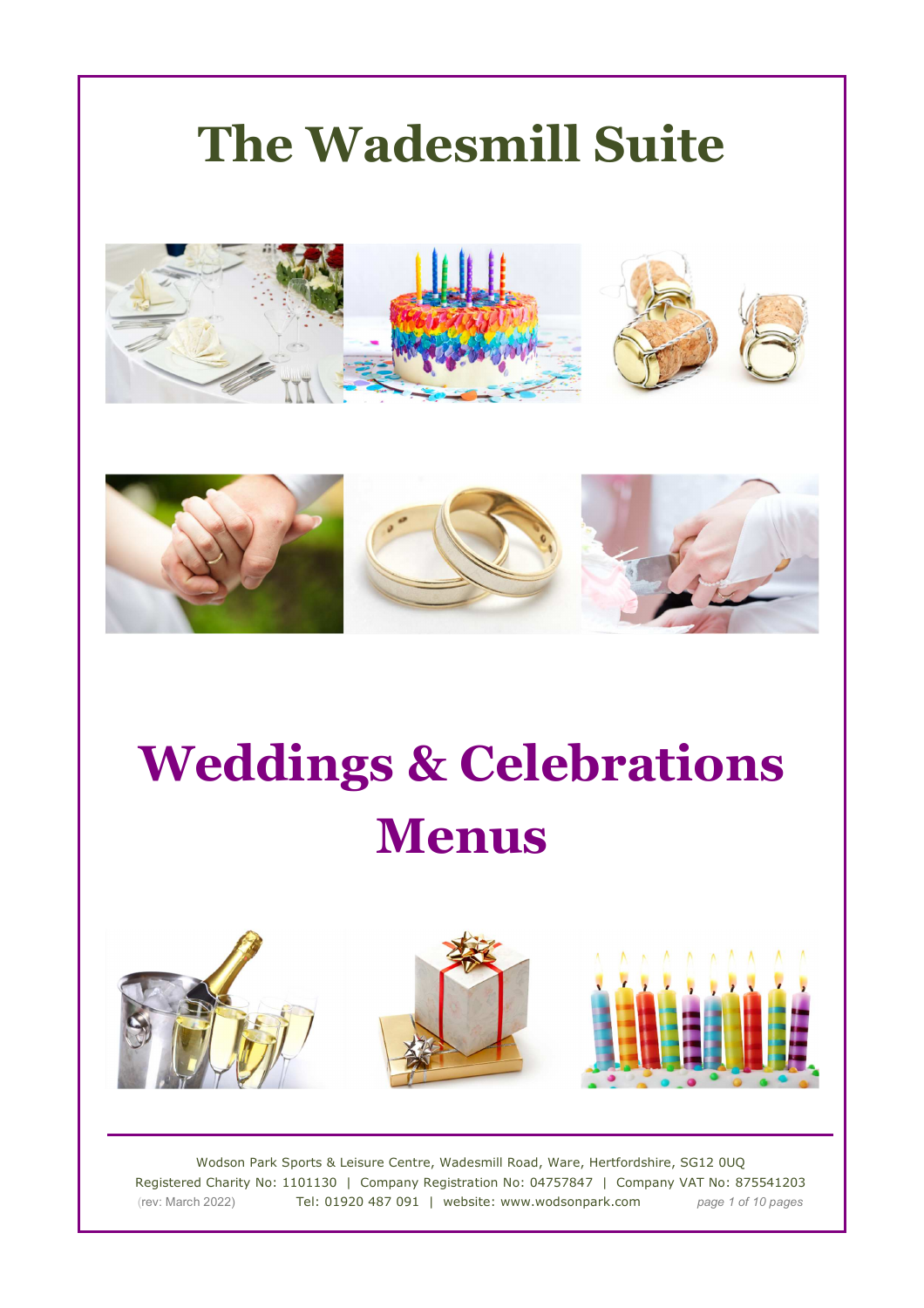

**Weddings & Celebrations Buffet Menu**

Finger Buffet - £10.00 per head

# **Buffet Menu**

**Selection of Sausages**  *Honey and Mustard, Plain and Vegetarian* 

### **Mini Mediterranean Tarts**

**Selection of Filled Rolls and Wraps** 

**Chicken Tenders** 

**Vegetable Spring Rolls** 

**Cheese Straws** 

**Mini Savoury Scones**   *topped with Prawns in spicy Marie Rose sauce* 

Wodson Park Sports & Leisure Centre, Wadesmill Road, Ware, Hertfordshire, SG12 0UQ Registered Charity No: 1101130 | Company Registration No: 04757847 | Company VAT No: 875541203 (rev: March 2022) Tel: 01920 487 091 | website: www.wodsonpark.com *page 2 of 10 pages*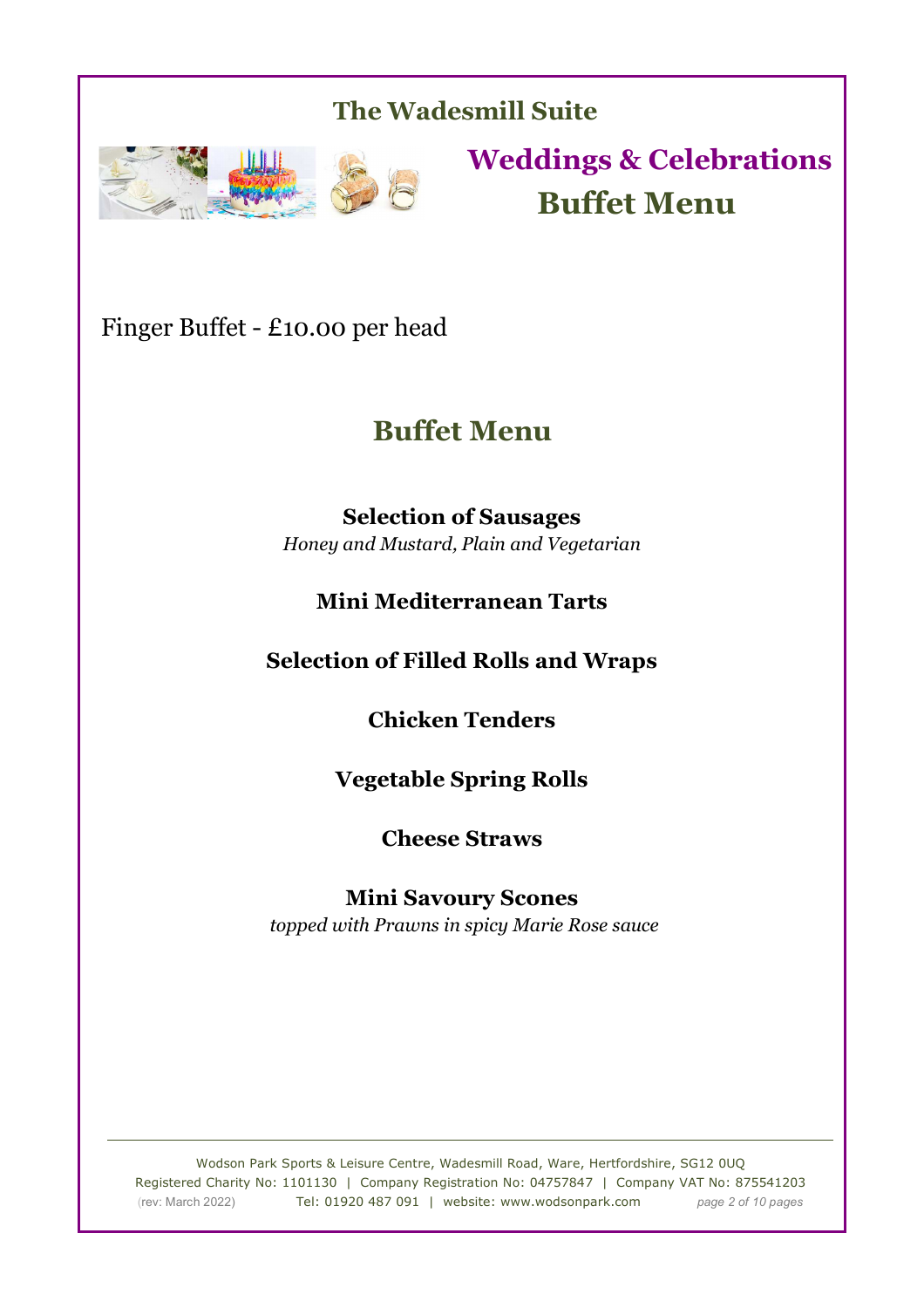

# **Weddings & Celebrations Cold Fork Buffet Menu**

Cold Fork Buffet - £22.00 Per Head

**Create your own bespoke Cold Fork Buffet** by selecting items from each of the **three menu options** below:

**Select Two items from:** 

### **Platter of Cold Meats**

*Beef, Turkey, and Gammon Ham*

### **A Side of Salmon**

*dressed with Lemon, Watercress and Cucumber*

### **Seafood Platter**

*Smoked Salmon, Prawns, Poached Trout and Fish Pâté served with homemade seafood sauce*

### **English Cheese Selection**

*served with Celery, Pickles and Chutneys*

**Select Two items from:**

**Honey and Mustard coated Sausages** 

**Barbeque Chicken Kebabs** 

**Vegetable Spring Rolls with Sweet Chilli Sauce** 

**Spinach and Goats Cheese Filo Pie**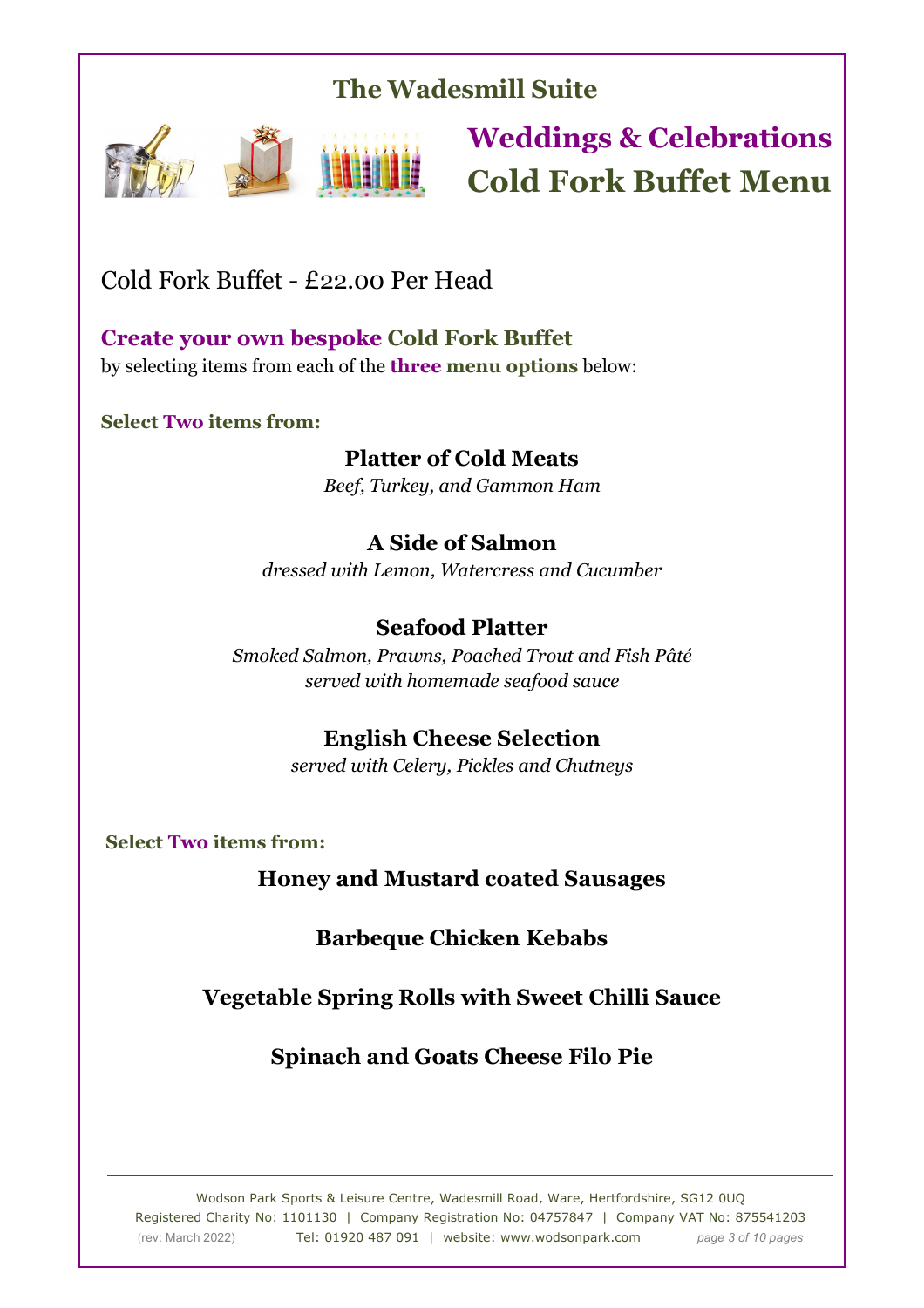

# **Weddings & Celebrations Cold Fork Buffet Menu**

#### **Select Three Salad Accompaniments:**

### **Watermelon, Cucumber, and Feta Salad**

*served with a raspberry vinaigrette dressing* 

#### **Summer Salad**

*Celery, Peppers, Apple, Pineapple, and Spring Onions mixed with a light dressing*

#### **Panzanella Salad**

*Tomato, Lettuce, Red Onion, Cucumber, Basil, and Mozzarella served with a red wine and mustard dressing*

#### **Beetroot Salad**

*Spinach, Beetroot, Mint, Spring Onion, and Red Chilli served with a honey and lemon dressing*

### **Minted Baby Potato Salad**

*served with a mint and olive oil dressing*

#### **All served with bowls of fresh Green Salad**  *and*  **a selection of Breads**

**~ / ~**

**A selection of Desserts**  *and* **a Fresh Fruit Platter**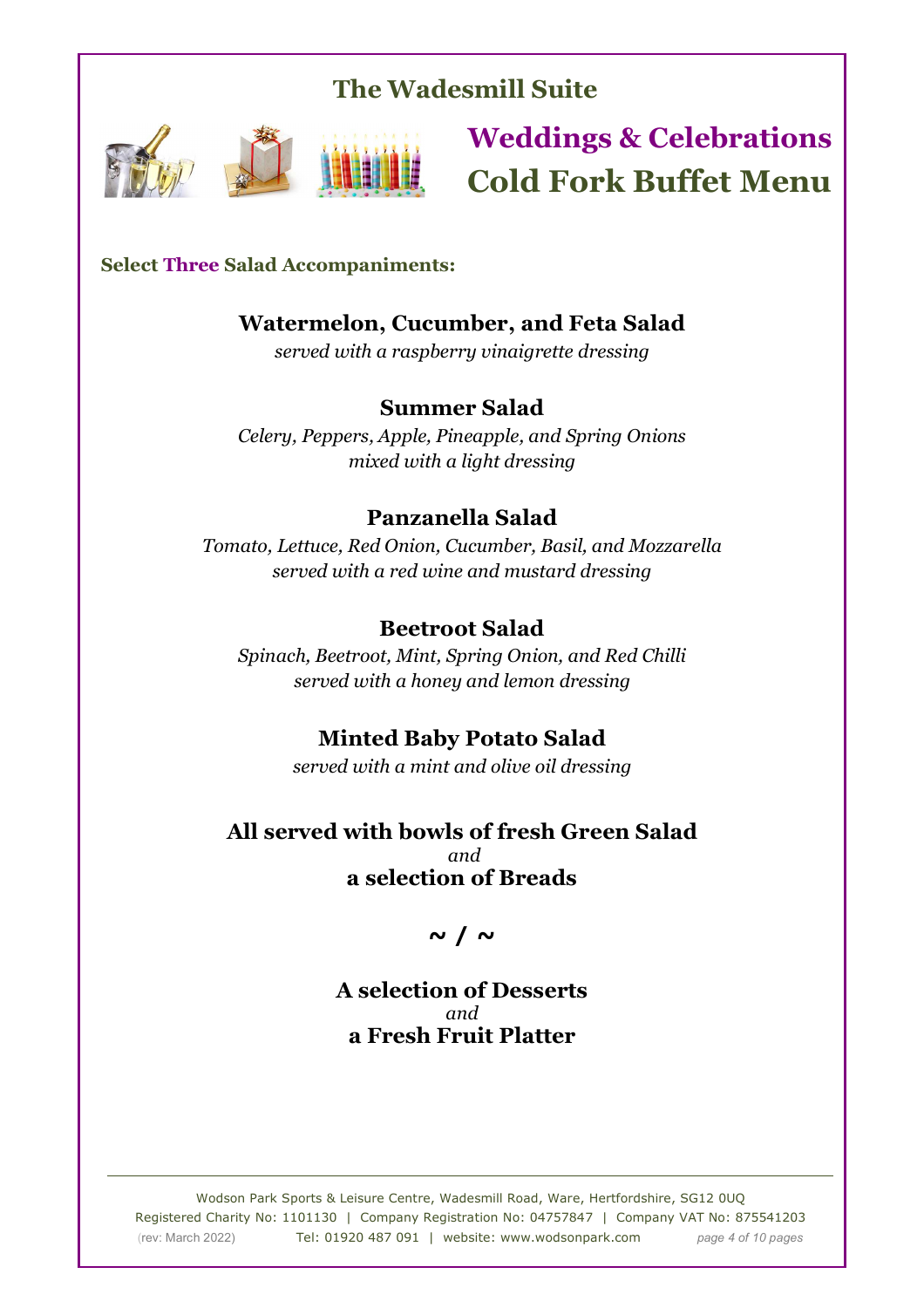

# **Weddings & Celebrations Hot Fork Buffet Menu**

# Hot Fork Buffet - £24.50 Per Head

### **Create your own bespoke Hot Fork Buffet**

by selecting items **Two main course items** from the menu below:

### **Chicken and Tarragon**

*chicken breast, stuffed with mushrooms and onions served with a white wine and tarragon sauce*

### **Salmon Fillet**

*served with a lemon and asparagus sauce* 

### **Spiced Beef Casserole**

*tender diced steak and mushrooms, in a lightly spiced gravy* 

### **Pork and Sausage Meat Wellington**

*tenderloin pork, stuffed with sausage meat, and wrapped in puff pastry*

### **Mushroom and Pepper Stroganoff**

*a medley of mushrooms and peppers, in a creamy peppercorn sauce* 

## **Vegetable Stack**

*aubergine, butternut squash, beef tomato, mushroom, courgette, and mozzarella served with a spicey tomato sauce*

### **All served with Rice**

 $or$ 

 **Hot Minted Potatoes** and **Fresh Seasonal Vegetables** 

**~ / ~** 

### **a Selection of Desserts**

 $or$ 

### **a Cheese Board**

*with grapes, chutney, and biscuits*

Wodson Park Sports & Leisure Centre, Wadesmill Road, Ware, Hertfordshire, SG12 0UQ Registered Charity No: 1101130 | Company Registration No: 04757847 | Company VAT No: 875541203 (rev: March 2022) Tel: 01920 487 091 | website: www.wodsonpark.com *page 5 of 10 pages*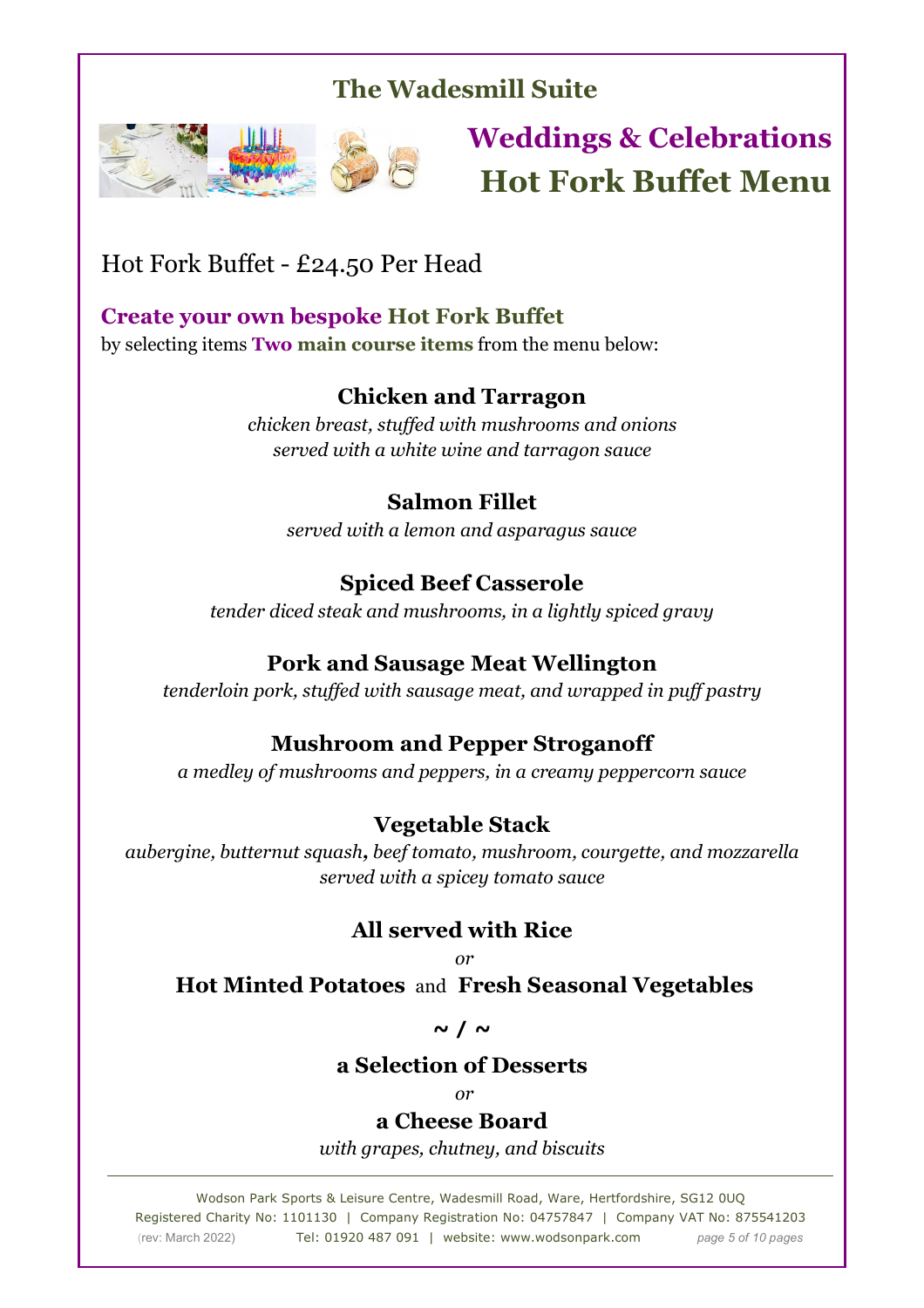

# **Weddings & Celebrations Dinner Menu**

Dinner Menu - £35.00 per head

### **Create your own bespoke Dinner Menu**

by selecting **One item** from each of the **Starter, Main Course** and **Dessert** menus below:

Additional courses, such as Canapés, Sorbets, and Cheese and Biscuits can be provided for a small additional charge.

## **Starters**

#### **Farmhouse Pâté**

*served on a bed of seasonal green leaves with vintage chutney, and crusty bread* 

### **Melon and Orange Cocktail**

*with light yoghurt dressing* 

### **Homemade Soup with Crusty Bread**

*choose from tomato and basil, cauliflower cheese or leek and butternut squash* 

### **Pear and Stilton Tart**

*served with a walnut and rocket salad* 

### **Smoked Salmon**

*served on a bed of rocket leaves with a citrus dressing and brown bread and butter* 

### **Watermelon, Mozzarella and Cucumber Salad**

*drizzled with a red wine dressing* 

Wodson Park Sports & Leisure Centre, Wadesmill Road, Ware, Hertfordshire, SG12 0UQ Registered Charity No: 1101130 | Company Registration No: 04757847 | Company VAT No: 875541203 (rev: March 2022) Tel: 01920 487 091 | website: www.wodsonpark.com *page 6 of 10 pages*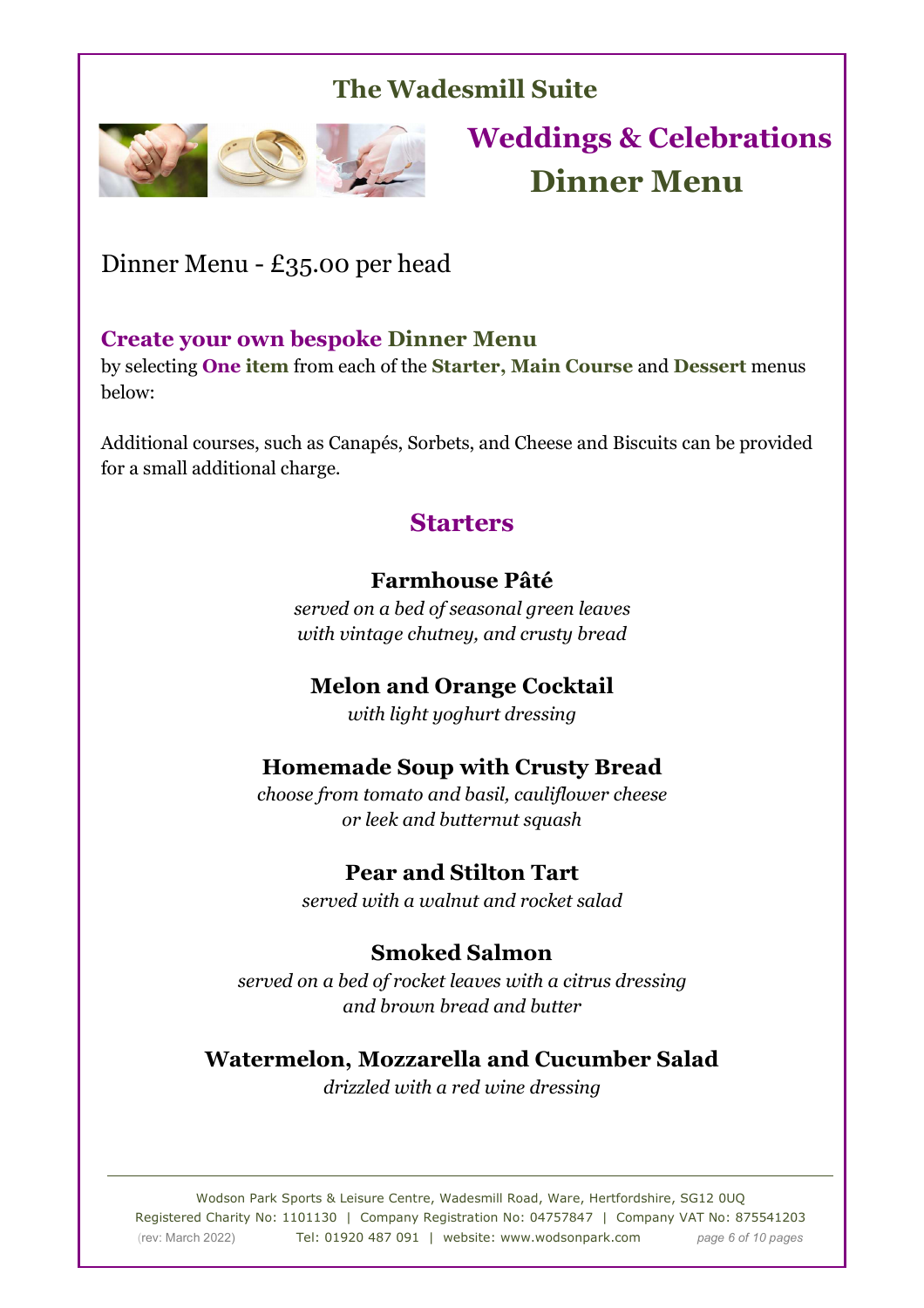

**Weddings & Celebrations Dinner Menu**

## **Main Courses**

**Sliced Roast Pork Loin**  *served in a creamy mixed pepper sauce* 

**Roast Topside of Beef**  *with Yorkshire pudding, and creamed horseradish* 

## **Chicken in Garlic, and White Wine**

**Salmon Pillows**  *served with a lemon and asparagus sauce* 

**Roast Norfolk Turkey**  *served with stuffing, and traditional accompaniments* 

## **Cheese and Butternut Squash Pillow**

*a puff pastry pillow, filled with butternut squash, cheddar, and cream cheese* 

**Stuffed Courgettes**  *courgettes split lengthways, and filled with tomato and onion soufflé mix* 

## **Blue Cheese and Vegetable Crumble**

**All of the above served with Potatoes**  and **Fresh Seasonal Vegetables**

Wodson Park Sports & Leisure Centre, Wadesmill Road, Ware, Hertfordshire, SG12 0UQ Registered Charity No: 1101130 | Company Registration No: 04757847 | Company VAT No: 875541203 (rev: March 2022) Tel: 01920 487 091 | website: www.wodsonpark.com *page 7 of 10 pages*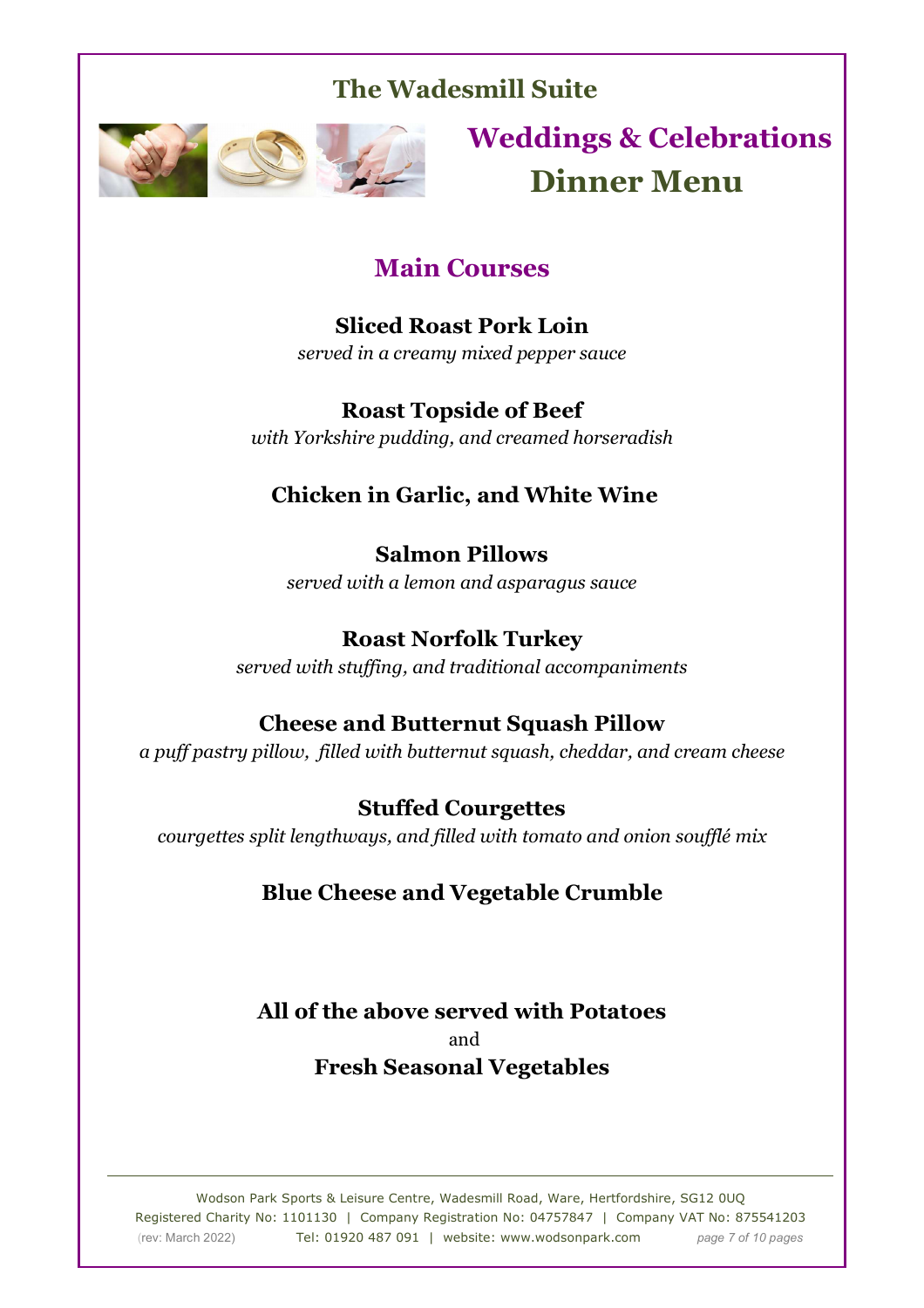

**Weddings & Celebrations Dinner Menu**

## **Desserts**

### **Profiteroles with Chocolate Sauce**

*a classic favourite* 

## **Continental Lemon Gateaux** *(Gluten Free)*

*a light lemon sponge, filled with a creamy lemon mousse* 

### **Homemade Tiramisu**

 *layers of sponge, drenched in coffee and brandy sandwiched with mascarpone and coffee mousse, and topped with chocolate powder* 

### **Raspberry and White Chocolate Cheesecake**

*a rich creamy cheesecake, on a biscuit base* 

### **Lemon Panacotta Tart**

*served with mixed berries* 

### **Chocolate Heaven**

*a tasting plate of white chocolate mousse, chocolate brownie mini choux bun, and chocolate dipped fruit* 

### **Individual Orange Vacherin**

*meringue nests, filled with orange cream and fresh orange segments* 

**~ / ~** 

# **Fresh Fruit Salad**

*available on request* 

Wodson Park Sports & Leisure Centre, Wadesmill Road, Ware, Hertfordshire, SG12 0UQ Registered Charity No: 1101130 | Company Registration No: 04757847 | Company VAT No: 875541203 (rev: March 2022) Tel: 01920 487 091 | website: www.wodsonpark.com *page 8 of 10 pages*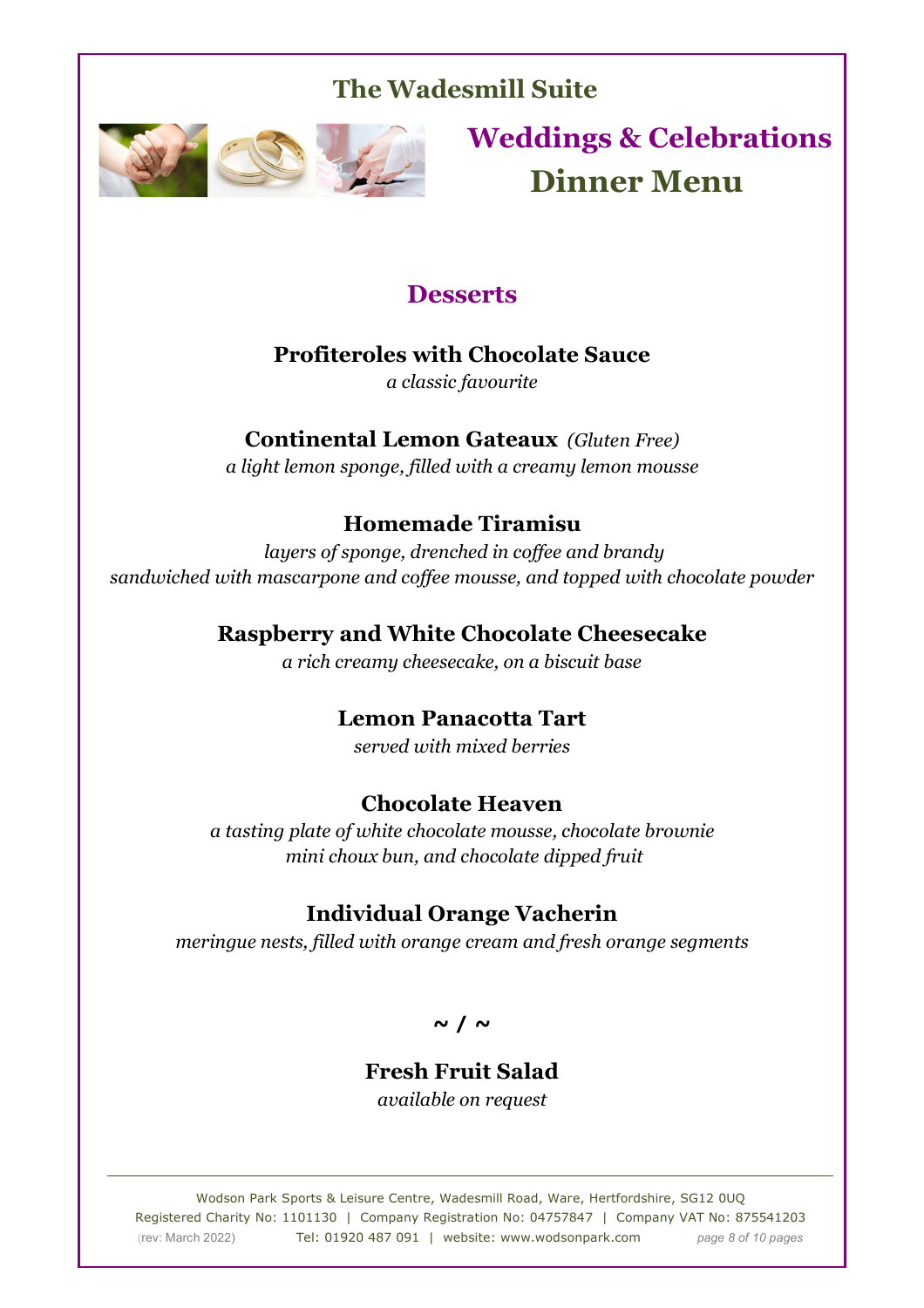

# **Weddings & Celebrations Dinner Menu**

## **Canapés**

**Select any Three items from the menu below for £3.50** *per head or* **Select any Five items from the menu below for £5.50** *per head*

> **Chicago Style Appetizers Mini Savoury Eggs Bite-size Smoked Salmon and Cream Cheese Bagels Savoury Scones Cheese Puffs Tapas Selection Oriental Selection**

| <b>Sorbet</b>                                           | per glass |
|---------------------------------------------------------|-----------|
| a shot glass of champagne, lemon, or green apple sorbet | 95P       |
| to help clear the palate between courses                |           |
| <b>Cheese Board</b>                                     | per head  |
| served with biscuits, grapes, and celery                | £2.75     |
| <b>Nibbles</b>                                          | per head  |
| selection of nuts, rice crackers and crisps             | £1.00     |
| <b>Coffee</b>                                           | per cup   |
| <b>Fresh Ground Coffee with Mints</b>                   | £1.85     |
| <b>Fresh Ground Coffee with Chocolates</b>              | £2.00     |
| <b>Fresh Ground Coffee with Petits Fours</b>            | £2.25     |

*Tea, Herbal Teas, and Decaffeinated Coffee are also available* 

Wodson Park Sports & Leisure Centre, Wadesmill Road, Ware, Hertfordshire, SG12 0UQ Registered Charity No: 1101130 | Company Registration No: 04757847 | Company VAT No: 875541203 (rev: March 2022) Tel: 01920 487 091 | website: www.wodsonpark.com *page 9 of 10 pages*